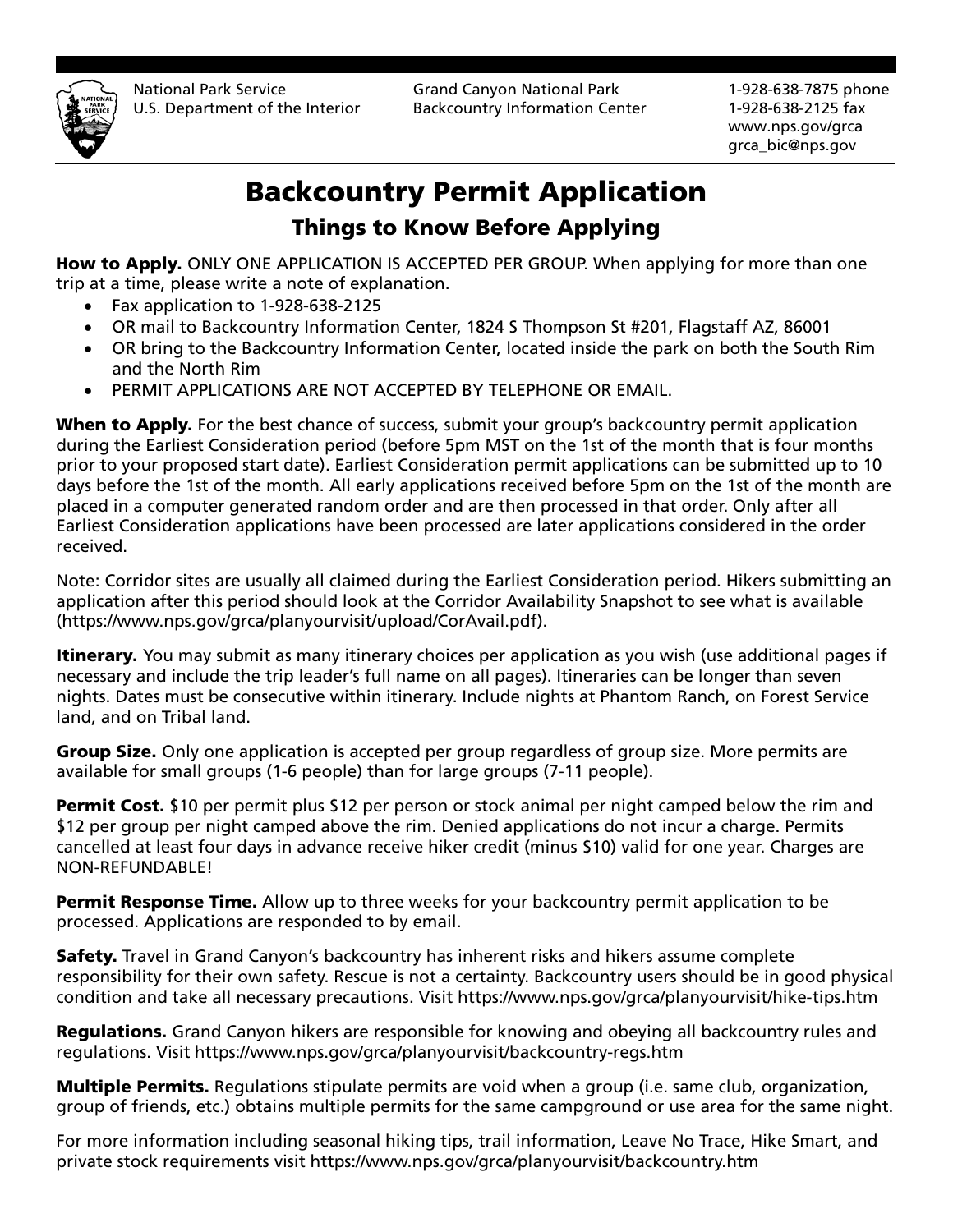### Note: Only one application is accepted per group.

NPS Form 10-404 (Rev. 04/2021) National Park Service

OMB Control No. 1024-0022 Expiration Date 01/31/2024

## **BACKCOUNTRY/WILDERNESS USE PERMIT APPLICATION**

## **Grand Canyon National Park**

Backcountry Information Center 1824 S Thompson St, Suite 201 Flagstaff, AZ 86001 Telephone 1-928-638-7875, FAX 1-928-638-2125

| <b>APPLICANT INFORMATION</b>                                                                                                                                          |                                                                    |  |                     |                     |                                     |                                                             |                                |                             |                |
|-----------------------------------------------------------------------------------------------------------------------------------------------------------------------|--------------------------------------------------------------------|--|---------------------|---------------------|-------------------------------------|-------------------------------------------------------------|--------------------------------|-----------------------------|----------------|
| Last Name<br><b>First Name</b>                                                                                                                                        |                                                                    |  |                     |                     |                                     |                                                             |                                |                             | Middle Initial |
|                                                                                                                                                                       |                                                                    |  |                     |                     |                                     |                                                             |                                |                             |                |
| <b>Street or Physical Address</b>                                                                                                                                     |                                                                    |  |                     |                     |                                     |                                                             |                                |                             |                |
| State/Province<br>City                                                                                                                                                |                                                                    |  |                     |                     | Postal Code<br>Country              |                                                             |                                |                             |                |
|                                                                                                                                                                       |                                                                    |  |                     |                     |                                     |                                                             |                                |                             |                |
| <b>Email Address</b>                                                                                                                                                  |                                                                    |  |                     |                     |                                     | <b>Contact Phone</b>                                        |                                |                             |                |
|                                                                                                                                                                       |                                                                    |  |                     |                     |                                     |                                                             |                                |                             |                |
| <b>Group Name</b><br><b>Commercial Guided Trip?</b>                                                                                                                   |                                                                    |  |                     |                     |                                     |                                                             |                                |                             |                |
| $\Box$ Yes<br>$\Box$ No                                                                                                                                               |                                                                    |  |                     |                     |                                     |                                                             |                                |                             |                |
| TYPE OF BACKCOUNTRY/WILDERNESS USE REQUESTED (Check All That Apply)                                                                                                   |                                                                    |  |                     |                     |                                     |                                                             |                                |                             |                |
| $\Box$ Backpacking<br>$\Box$ Camping                                                                                                                                  |                                                                    |  | $\Box$ Canyoneering | $\Box$ Pack rafting |                                     |                                                             |                                | □ Pack and Saddle Stock Use |                |
| Quantity _<br><b>ITINERARY DETAILS</b>                                                                                                                                |                                                                    |  |                     |                     |                                     |                                                             |                                |                             |                |
| <b>CHOICE ONE</b><br><b>CHOICE TWO</b>                                                                                                                                |                                                                    |  |                     |                     |                                     |                                                             |                                |                             |                |
|                                                                                                                                                                       | <b>Group Size</b><br><b>Entry Location</b><br><b>Exit Location</b> |  |                     |                     | Group Size<br><b>Entry Location</b> |                                                             | <b>Exit Location</b>           |                             |                |
|                                                                                                                                                                       |                                                                    |  |                     |                     |                                     |                                                             |                                |                             |                |
|                                                                                                                                                                       | Daily Itinerary Details (use additional pages if necessary)        |  |                     |                     |                                     | Daily Itinerary Details (use additional pages if necessary) |                                |                             |                |
|                                                                                                                                                                       | Camp Location / Use Area<br>Date                                   |  |                     |                     | Camp Location / Use Area<br>Date    |                                                             |                                |                             |                |
| Night 1                                                                                                                                                               |                                                                    |  |                     |                     |                                     |                                                             |                                |                             |                |
| Night 2                                                                                                                                                               |                                                                    |  |                     |                     |                                     |                                                             |                                |                             |                |
| Night 3                                                                                                                                                               |                                                                    |  |                     |                     |                                     |                                                             |                                |                             |                |
| Night 4                                                                                                                                                               |                                                                    |  |                     |                     |                                     |                                                             |                                |                             |                |
| Night 5                                                                                                                                                               |                                                                    |  |                     |                     |                                     |                                                             |                                |                             |                |
| Night 6                                                                                                                                                               |                                                                    |  |                     |                     |                                     |                                                             |                                |                             |                |
| Night 7                                                                                                                                                               |                                                                    |  |                     |                     |                                     |                                                             |                                |                             |                |
| Additional Choices: If all choices above are unavailable, the Backcountry Information Center will retry using options selected below:                                 |                                                                    |  |                     |                     |                                     |                                                             |                                |                             |                |
| □ Similar/Nearby Campsites<br>Minimum Group Size<br>$\Box$ Reverse Itinerary                                                                                          |                                                                    |  |                     |                     |                                     |                                                             |                                |                             |                |
| Trip Length (# of nights) _________                                                                                                                                   |                                                                    |  |                     |                     |                                     |                                                             |                                |                             |                |
| (note: alternate start dates only)<br>(note: minimum # nights only)                                                                                                   |                                                                    |  |                     |                     |                                     |                                                             |                                |                             |                |
| MODE OF TRANSPORTATION (note: trailhead vehicles only, leave blank if unknown)<br>Motor Vehicle(s) (Including ORVs and Motorcycles)<br>Parking Location _____________ |                                                                    |  |                     |                     |                                     |                                                             |                                |                             |                |
| State/Province<br>Rental? □ Yes □ No<br>Registration/Plate #                                                                                                          |                                                                    |  |                     |                     |                                     |                                                             |                                |                             |                |
| PERMIT FEE PAYMENT INFORMATION                                                                                                                                        |                                                                    |  |                     |                     |                                     |                                                             |                                |                             |                |
| $\Box$ Use hiker credit on file                                                                                                                                       |                                                                    |  |                     |                     |                                     |                                                             |                                |                             |                |
| Name on Card                                                                                                                                                          |                                                                    |  |                     |                     |                                     |                                                             | <b>Total Amount Authorized</b> |                             |                |
|                                                                                                                                                                       |                                                                    |  |                     |                     |                                     | \$                                                          |                                |                             |                |
| Credit Card Number                                                                                                                                                    |                                                                    |  |                     |                     |                                     |                                                             | <b>Expiration Date</b>         |                             |                |
|                                                                                                                                                                       |                                                                    |  |                     |                     |                                     |                                                             |                                |                             |                |
| Signature                                                                                                                                                             |                                                                    |  |                     |                     |                                     |                                                             |                                |                             |                |
|                                                                                                                                                                       |                                                                    |  |                     |                     |                                     |                                                             |                                |                             |                |